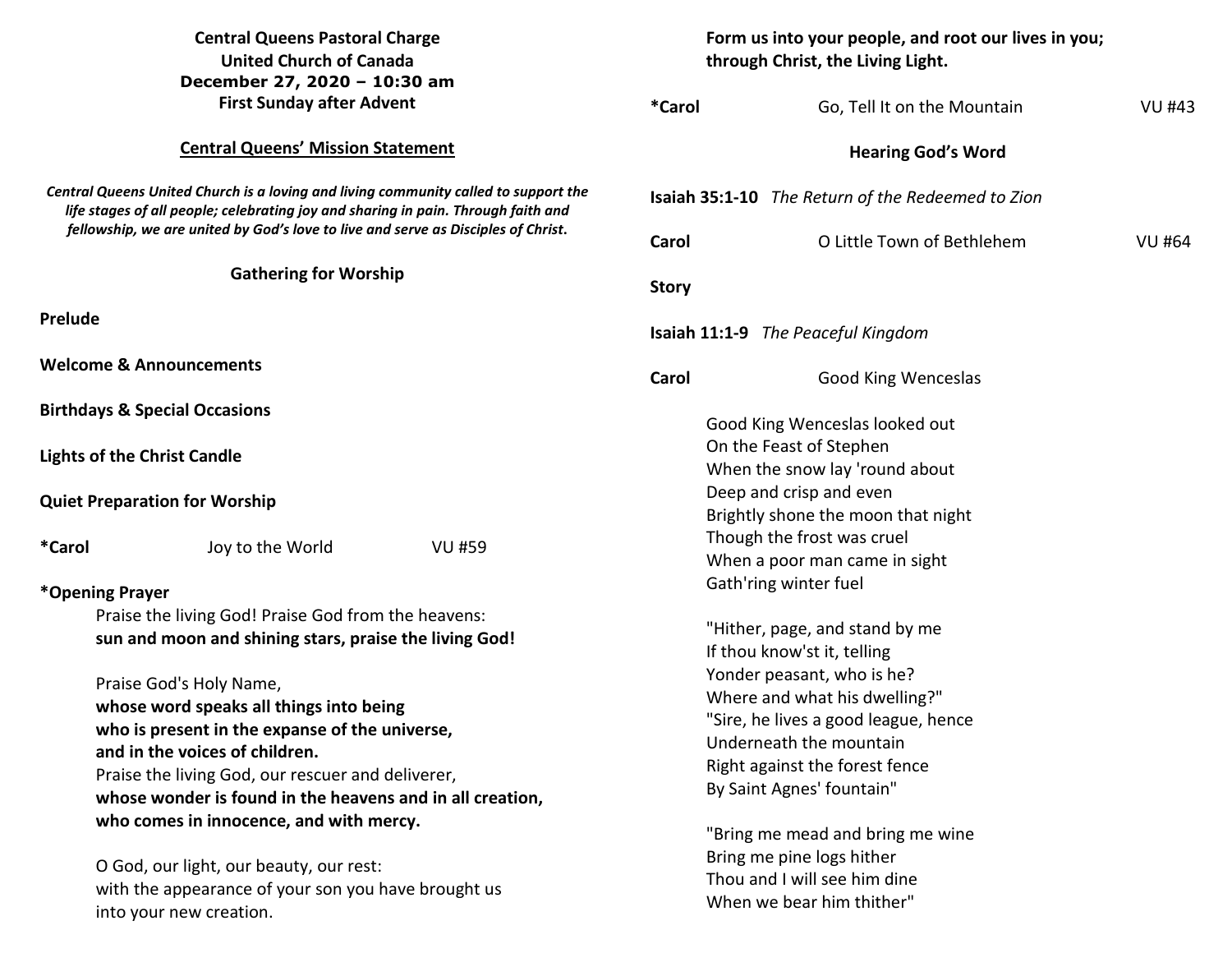Page and monarch forth they went Forth they went together Through the rude wind's wild lament And the bitter weather

 "Sire, the night is darker now And the wind blows stronger Fails my heart, I know not how I can go no longer" "Mark my footsteps, my good page Tread thou in them boldly Thou shalt find the winter's rage Freeze thy blood less coldly"

 In his master's steps he trod Where the snow lay dinted Heat was in the very sod Which the Saint had printed Therefore, Christian men, be sure Wealth or rank possessing Ye who now will bless the poor Shall yourselves find blessing.

## **Story**

|              | <b>Isaiah 9:2-7</b> Light in the Darkness |               |
|--------------|-------------------------------------------|---------------|
| Carol        | It Came Upon the Midnight Clear           | VU #44        |
| <b>Story</b> |                                           |               |
|              | Isaiah 63:7-9 God's Mercy Remembered      |               |
| Carol        | Silent Night, Holy Night                  | <b>VU #67</b> |
| <b>Story</b> |                                           |               |
| Anthem       |                                           |               |

## **Responding to God's Word**

| <b>Community at Prayer</b>                        |                               |             |  |  |
|---------------------------------------------------|-------------------------------|-------------|--|--|
| <b>Invitation to Offering</b>                     |                               |             |  |  |
| *Offering                                         | In the Bleak Midwinter        | VU #55 vs 4 |  |  |
| <b>Offering Prayer</b>                            |                               |             |  |  |
| *Hymn                                             | See Amid the Winter's Snow    | VU #76      |  |  |
| *Blessing                                         |                               |             |  |  |
| <b>Postlude</b><br>* Please stand as you are able |                               |             |  |  |
| <b>Ministers</b>                                  | All of us                     |             |  |  |
| <b>Clergy</b>                                     | <b>Rev Greg Davis</b>         |             |  |  |
| <b>Office Hours</b>                               | Tuesday, Wednesday & Thursday |             |  |  |
|                                                   | $9 am - 12 pm$                |             |  |  |
| Office Phone                                      | 902-964-2291                  |             |  |  |
| Email                                             | minister@cquc.ca              |             |  |  |
| <b>Ministry of Music</b>                          | <b>Kirk Neville</b>           |             |  |  |
| Website                                           | https://cquc.ca/index.htm     |             |  |  |
| <b>Church Office</b>                              |                               |             |  |  |
| <b>Office Hours</b>                               | Wednesday & Thursday          |             |  |  |
|                                                   | $9$ am $-12$ pm               |             |  |  |
| Phone                                             | 902-964-2221                  |             |  |  |
| Email                                             | office@cque.ca                |             |  |  |
|                                                   |                               |             |  |  |

**Warm Welcome to All** – We are glad you are here as a visitor, a seeker,someone looking for a new church home, or as a regular worshiper.

**Today's Bulletins** are placed in loving memory of Oscar Lajeunesse. Lovingly remembers by Lois Lajeunesse **Life and Work of Our Church**